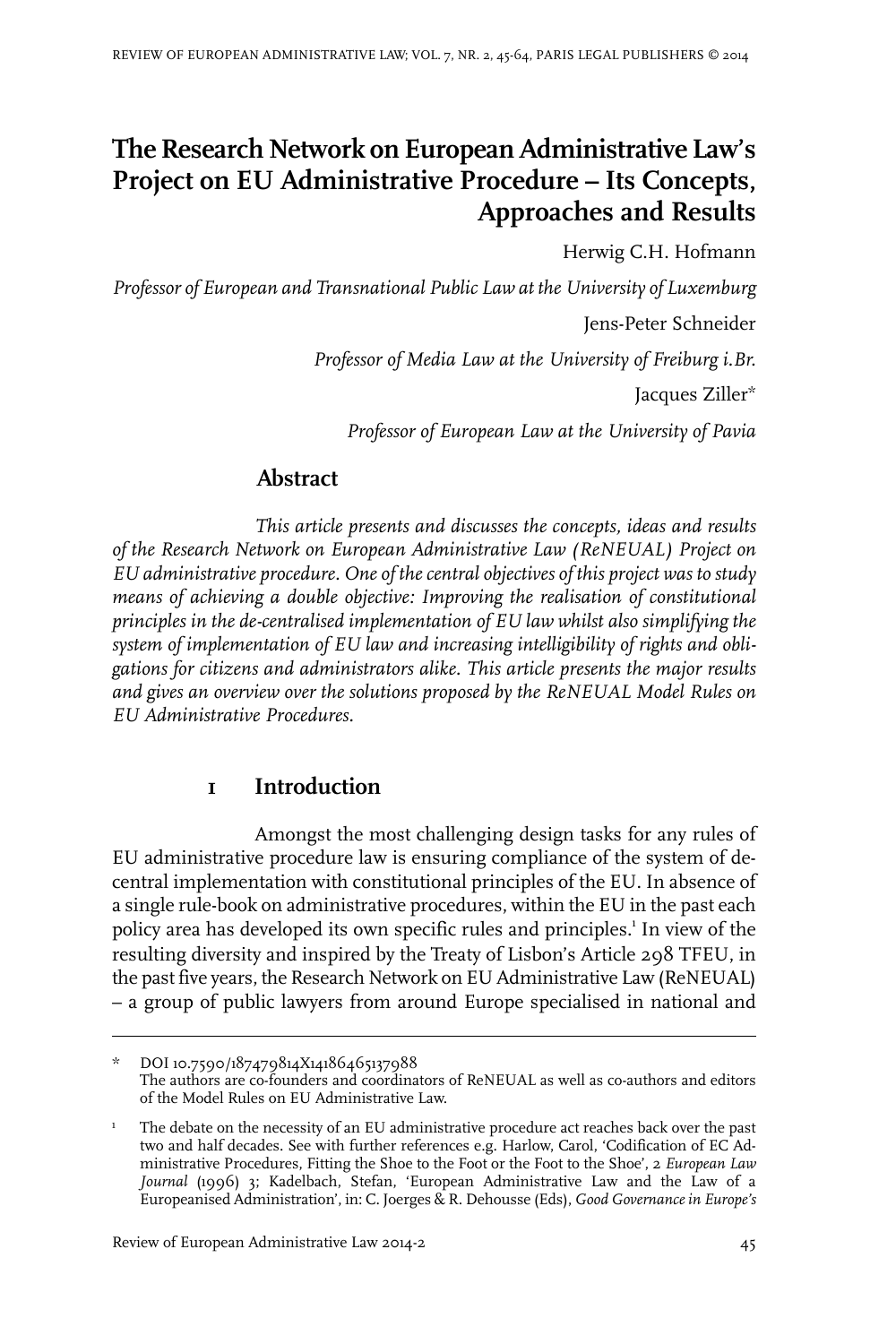European constitutional and administrative law – have developed a set of Model Rules on EU Administrative Procedure as means to enhance the debate about EU administrative procedural justice.<sup>2</sup> This article aims to introduce the wider academic public to the approach, structure and solutions proposed by the research network's Model Rules on EU Administrative Procedure. The objective of this article is therefore neither to replace reading of the Model Rules, nor to give an external critical evaluation thereof, but to incite interest and explain some of the basic features of the undertaking and the thoughts behind it. It is thereby a contribution to the discussion on the feasibility and usefulness of the creation of possible future EU legislation on administrative procedures.

# **2 Background to the Project**

The work of ReNEUAL took place in the period after the entry into force of the Treaty of Lisbon. The Treaty of Lisbon has been successful in bringing to the foreground various constitutional principles initially developed by the case law of the Court of Justice of the European Union (CJEU). Examples include the principles of equality, democracy, participation and transparency contained in Articles 9-12 TEU. Other examples are the requirements of good administration and access to effective judicial review in Articles 41 and 47 CFR. These restatements of constitutional principles in the Treaty are reminders of the necessity for full compliance in all policy areas of the EU with them, especially but certainly not exclusively in procedural law.

The ReNEUAL drafting team based its work on the certain basic observations on the state of EU administrative law. One of these basic observations is that the past six decades of EU integration has resulted in much evolutionary development and experimental design of legislation containing administrative procedure rules. Most EU administrative procedure law has been developed on a policy-specific basis and no general concept or legislative act regulating EU

*Integrated Market*, Oxford: Oxford University Press 2002, 167; Ladenburger, Clemens, 'Evolution oder Kodifikation eines allgemeinen Verwaltungsrechts in der EU', in: Trute, Hans-Heinrich; Groß, Thomas; Röhl, Hans Christian & Möllers, Christoph (Eds), *Allgemeines Verwaltungsrecht – zur Tragfähigkeit eines Konzepts*, Tübingen: Mohr Siebeck 2008, 107; Mir Puigpelat, Oriol, 'La codificación del procedimiento administrativo en la union administrativa europea', in: Velasco Caballero, Francisco & Schneider, Jens-Peter (Eds), *La unión administrativa europea*, Madrid: Marcial Pons 2008, 51 (with German translation published as 'Die Kodifikation des Verwaltungsverfahrensrechts im Europäischen Verwaltungsverbund', *Die Verwaltung* (2009) Beiheft 8, 177-210); Shapiro, Martin, 'Codification of Administrative Law: The US and the Union', 2 *European Law Journal* (1996) 26.

A full text of the ReNEUAL Model Rules on EU Administrative Procedure is available at www.reneual.eu. The ReNEUAL project was undertaken since 2012 also a joint project with the European Law Institute (ELI). 2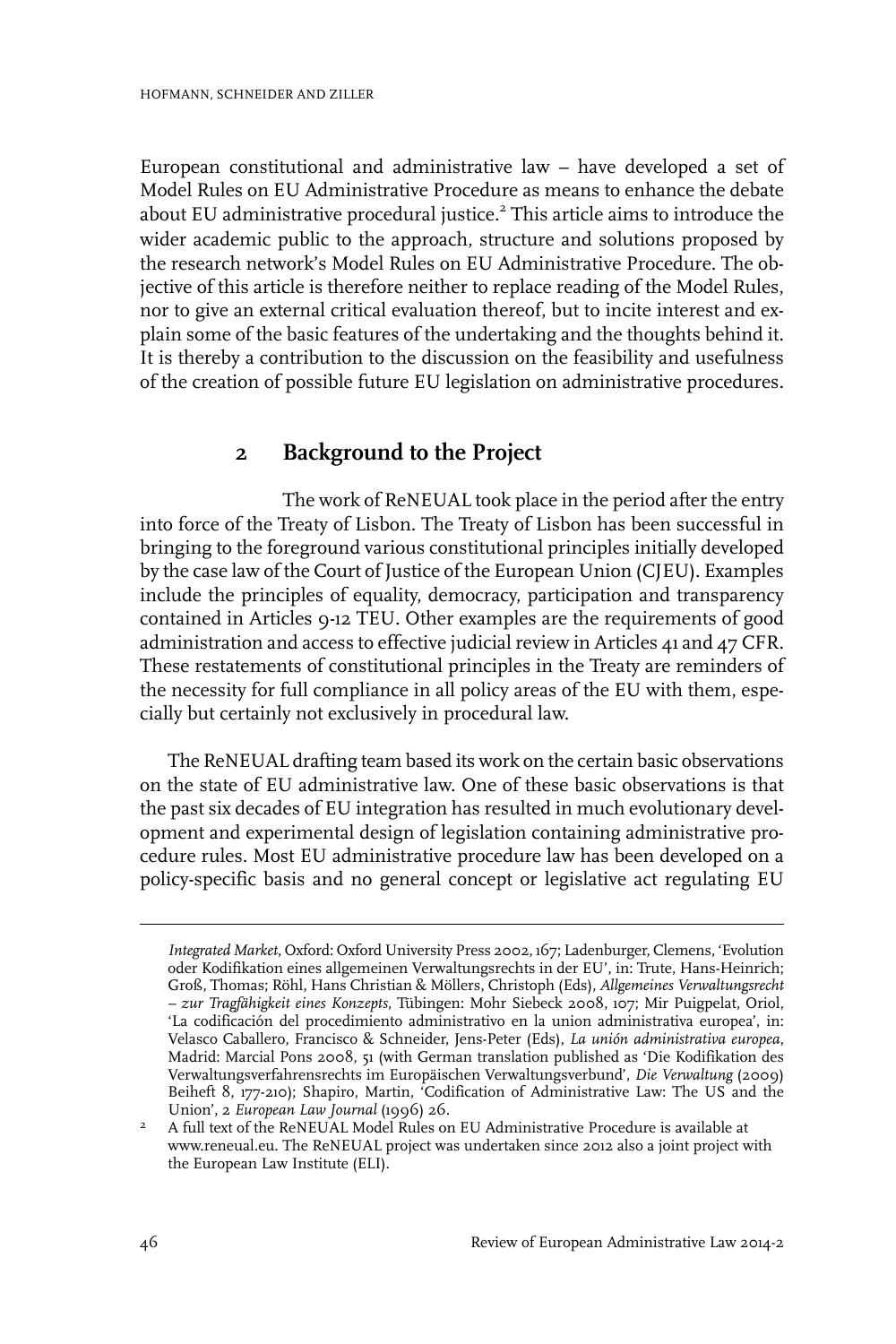administrative procedure law exists. Additionally, in some areas, a reader of these policy-specific rules might be forgiven to conclude that compliance with constitutional values might sometimes have been more of an afterthought to the drafters than a central cornerstone of considerations. The fact that EU administrative law today is largely regulated in sector-specific rules and procedures also leads to a certain degree of complexity with overlapping principles coinciding with gaps in regulation. The potential gain of harmonising EU administrative procedure rules thus exists. The key challenge is to maintain the inherent dynamism of the policy-specific approach whilst at the same time eliminating the risk of disjointed developments and unnecessary complications of the legal system, endangering its transparency and the accountability of actors.

Another basic observation has been that EU Courts have in the past tried to enforce certain minimum standards by the development of constitutional-level general principles of EU law. These general principles resulted from a comparative analysis of Member State law<sup>3</sup> and policy-specific norms of EU law.<sup>4</sup> In practice, EU constitutional principles establishing rights and values have become first-line criteria for reviewing the legality of administrative procedure. The approach to use general principles of EU law as an 'Ersatz' set of procedural standards which an administrative procedure act could offer, has as a disadvantage that the general principles are necessarily vague and are required to be filled on a case-by-case basis with specific meaning. Admittedly, some quite limited and partial 'codification' has been undertaken in Article 41 of the Charter of Fundamental Rights on good administration, predominantly for single-case decision making. Some guidance for administrative behaviour is also being offered by the European Ombudsman's Code of Good Administrative Behaviour. General principles of EU law so far, however, have had a more limited effect on the development of executive rule-making procedures, public contracts and information management activities. Since general principles are developed by the case law of the CJEU, the limited standing rights of individuals before the CJEU has led to a lack of cases addressing these matters and hence a lack of general principles emerging. As a consequence, EU administrative law is governed by a patchwork of rules and principles – the opposite of a visible, accessible and consistent set of rules. The result of some of these developments is, arguably, a lack of transparency, predictability, intelligibility and probably also trust

See e.g. the approach in Joined Cases 7/56 & 3-7/57 *Alegera and others v. Common Assembly* [1957/58] ECR English Special Edition 39. 3

As prominently demonstrated by Jürgen Schwarze, *European Administrative Law*, (translation from the original: J. Schwarze, *Europäisches Verwaltungsrecht,* Baden-Baden: Nomos 1988). 4 Such deductive method is not uncommon as studies in 'Global Administrative Law' illustrate. See e.g. Giacinto della Cananea & Aldo Sandulli (Eds), *Global Standards for Public Authorities*, Napoli: Editoriale Scientifica 2012; Gordon Anthony, Jean-Bernard Auby, John Morrison & Tom Zwart (Eds), *Values in Global Administrative Law*, Oxford: Hart 2011.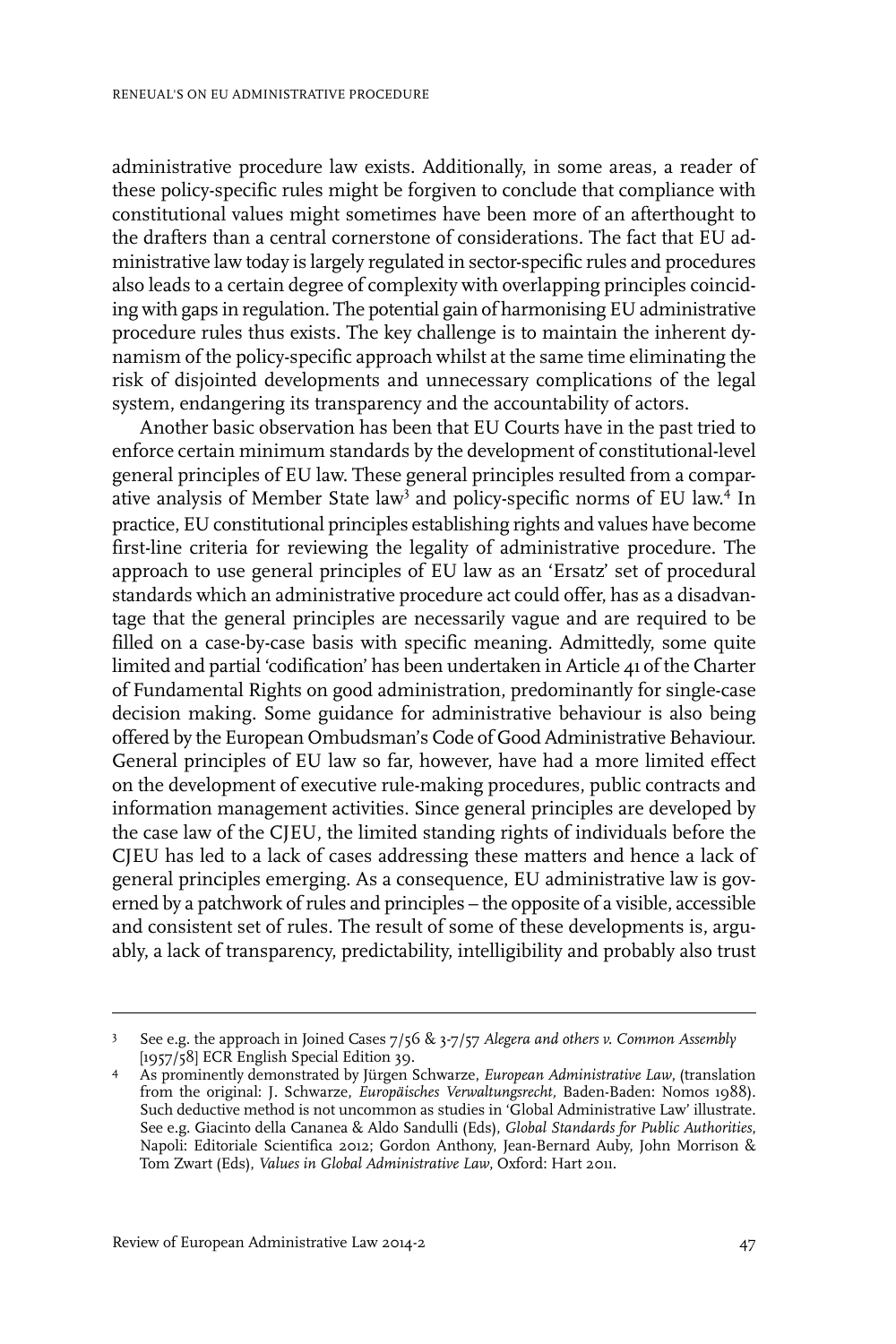in fairness of decision-making and the quality of outcome of EU administrative and regulatory procedures.

In this context, one might conclude that the challenges to modern EU administrative law are not entirely foreign to the experiences of the Member State codification of the past decades. To a certain degree, however, these challenges might also be considered to be specific in that EU administrative procedural law is in most cases multi-jurisdictional. Despite 'Europeanization' of policy areas, there is no fully-fledged EU administration. Instead, implementation of EU law within the joint legal space is generally undertaken by national bodies which are in some cases supported by EU agencies. In practice, this requires a high degree of procedural cooperation between the actors. Procedural cooperation is in many areas achieved in the context of composite procedures. These are procedures in which, irrespective of whether the final decision is taken by an EU or a Member State body, the procedural steps leading up to the decision have been undertaken under a mix of applicable laws by actors from different jurisdictions<sup>5</sup> generally through joint gathering and use of information. In many policy areas, an increasing plurality of actors including EU agencies establish shared databases for the collection and exchange of information in those procedures. Linking various jurisdictions' administrative systems through shared databases might be regarded a reasonable choice in order to make effective use of pre-existing structures. But the multi-jurisdictional nature of administrative procedures will have a considerable influence on the protection of individual rights and possibilities of effective judicial review. Rules of administrative procedure can be regarded as being necessary to avoid that the rights and interests of addressees and third parties in the implementation of EU law falls in between situations covered by the EU level review and accountability mechanisms and those of Member States. $^6$ 

Della Cananea, Giacinto, 'I procedimenti amministrativi composti dell'Unione europea', *RTDP* (2004) special edition 1, 307; Hofmann, Herwig C.H., 'Decision-Making in EU Administrative 5 Law – The Problem of Composite Procedures', 61 *Administrative Law Review*, 199; Ruffert, Matthias, 'Von der Europäisierung des Verwaltungsrechts zum Europäischen Verwaltungsverbund', *Die Öffentliche Verwaltung* (2007), 761; Sydow, Gernot, 'Die Vereinheitlichung des mitgliedstaatlichen Vollzugs des Europarechts in mehrstufigen Verwaltungsverfahren', 34 *Die Verwaltung* (2001), 517.

 $^6$  The literature on composite procedures and their problems discusses several 'typical' situations with composite procedures either starting on the EU level and being finalized by a Member State act, the inverse on the basis of a Member State act finalized on the EU level or forms of horizontal cooperation on the basis of cooperation of different Member State actors under EU law. See with further discussion see the studies mentioned in footnote 5 and the case-law discussed therein. Additionally, see: Herwig C.H. Hofmann, Composite decision making procedures in EU administrative law, in: Herwig C.H. Hofmann & Alexander Türk (Eds), *Legal Challenges in EU Administrative Law*, Cheltenham: Elgar 2009, 136-167.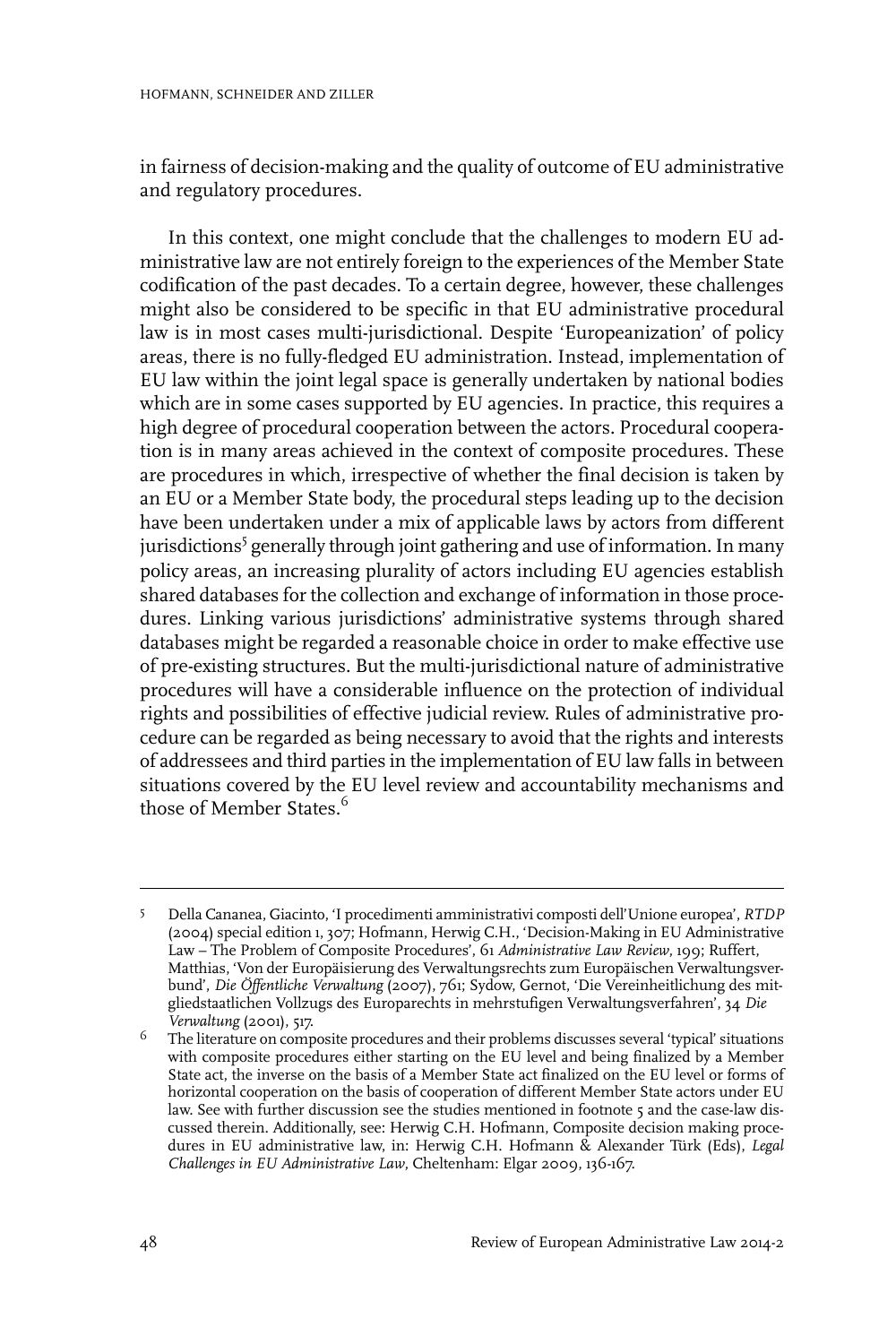On the basis of these starting points the ReNEUAL group identified and based its search for solutions to assess whether a general, more abstract set of administrative procedure rules for the Union could contribute to improving the shortcomings described above. A 'deconstruction' of existing rules on EU administrative procedure then resulted in the maybe unsurprising finding, like in Member State law, that also on the EU-level a classification of certain common forms of act can be established. This consists of, firstly, generally binding regulatory acts (rule making), and secondly, binding decisions with identified addressees (single case decisions). Given the use of binding agreements (contracts) supplementing and in some instances replacing single case decisions, the category of contracts was added to this list by the ReNEUAL group next to another more distinctive feature of implementing EU administrative law through decentral networks, which consists of obligations to trans-jurisdictional mutual assistance and information management.

### **3 Drafting of the Model Rules on EU Administrative Procedure**

Any future design of EU administrative procedure law obviously has to address also the general conundrum of public law: The necessity to ensure that, on one hand, the procedures and institutions for effective decision-making are established whilst on the other, no less importantly, protecting the rights of individuals. Furthermore, the elements of fairness (or value orientation), effectiveness (or 'output-legitimacy') and procedural legitimacy (or 'input legitimacy') are central features of the design of a system guaranteeing procedural justice in any legal system, including an administrative law system.<sup>7</sup> Procedural justice is thereby anything but an aspect of 'technical' functionality. Procedural justice 'translates' into daily decision-making in important constitutional value choices. $^8$  In that sense, the law of administrative procedures can be described as a concretisation of constitutional law<sup>9</sup> – a position also implicitly taken by the EP´s resolution of 15 January 2013, in which the EP has called upon

These requirements are in legal theory often illustrated with the example of the rules to fair sharing between children: One child divides the treat, the other choses. This rule allows for a 7 simple mechanism which at fair cost achieves acceptable results not least due to the participative element in procedure. See e.g. Rawls, John, *A Theory of Justice*, Cambridge, Massachusetts: Belkamp Press 1971, 85 using this example as a rule ensuring the 'veil of ignorance' over decision-making.

 $^8$  Curtin, Deirdre; Hofmann, Herwig C.H. & Mendes, Joana, 'Constitutionalising EU Executive Rule-Making Procedures: A Research Agenda', 19 *European Law Journal* [2013], 1-21.

This formulation of the problem goes back to an article in German by: F. Werner, 'Verwaltungsrecht als Konkretisiertes Verfassungsrecht' (1959) *Deutsches Verwaltungsblatt*, 527- 533. 9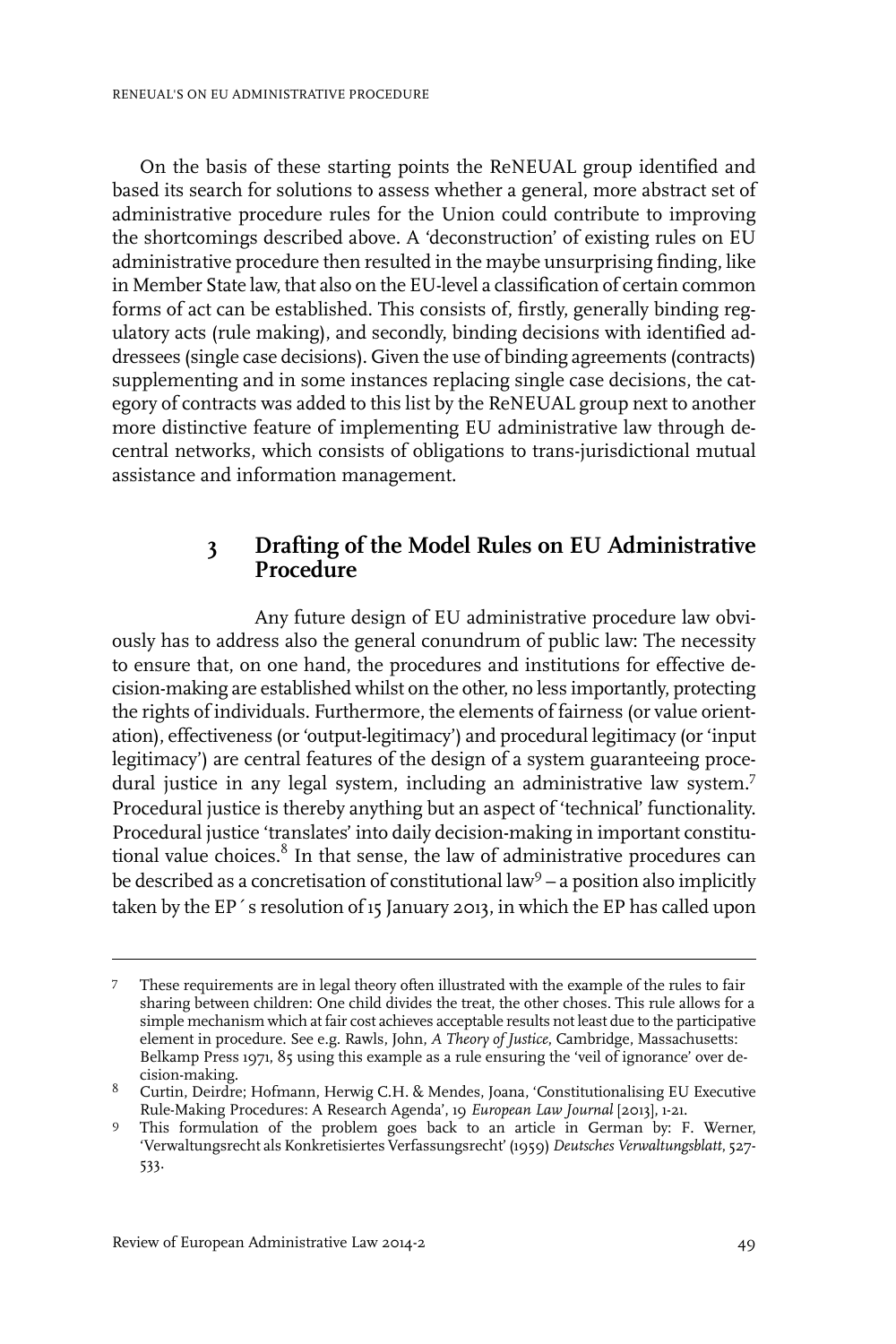the European Commission to develop a proposal for a regulation on EU administrative procedure based on constitutional principles.

Administrative law both on the national level and in the EU has in the past been 'characterised by paradigmatic transformations'. These are often initiated by administrative decision-makers in 'experimental processes' and subsequently formalised as principles or legitimate approaches by court practice and the legislator. <sup>10</sup> Most Member States of the EU have addressed the dynamics of transformations in their legal systems by codification of a basic set of rules on administrative procedure. For the development of EU administrative law, crossfertilisation by establishing analogies with EU policy areas and Member State law is a normal process.<sup>11</sup> However, sources and inspirations for drafting Model Rules for EU administrative procedure have to be carefully chosen and, at the same time, rules on EU administrative procedure need to take into account and accommodate the very specific conditions under which implementation of EU law takes place. Therefore, a wholesale import of solutions developed on the national levels – from the early Austrian codification of the nineteen-twenties to, for example, the ongoing experience of codification under the Dutch law – does not appear to be an available option. Procedural rules, should be adapted to the different principle forms of administrative action in the EU. For example, unlike in many of the Member States' legal administrative systems, rule-making makes for a large and important part of EU administrative activity. By contrast, some Member State codifications of administrative procedure, such as those of Germany and Italy, concentrate largely on single-case decision-making as opposed to rule making. Single-case decision-making is addressed in all Member State codifications. On the other hand, public contracts are generally addressed in existing Member State codifications if at all, with less detail.<sup>12</sup>

The comparative review underlying ReNEUAL's work revealed, however, that in order to regulate the reality of EU administrative procedures, especially their inter-jurisdictional aspects, it is important to also understand the 'inner workings' of administrations implementing EU policies. Therein, cooperative activity to find and combine relevant information is crucial to the choice between

<sup>&</sup>lt;sup>10</sup> Ladeur, Karl-Heinz, 'The Evolution of General Administrative Law and the Emergence of Postmodern Administrative Law', *Osgoode Hall law School Research paper* No 16/2011, 6; Ruffert, Matthias (Ed.), The Transformation of Administrative Law in Europe, La mutation du droit administrative en Europe, München: Sellier 2007.

<sup>&</sup>lt;sup>11</sup> See e.g. Schmidt-Assmann, Eberhard, Allgemeines Verwaltungsrecht als Ordnungsidee, 2nd ed., München: Beck 2006, 3; Kersten, Jens; Lenski & Sophie-Charlotte, 'Die Entwicklungsfunktion des Allgemeinen Verwaltungsrechts', 42 *Die Verwaltung* (2009), 503.

Jacques Ziller,*Is a law of administrative procedure for the Union institutions necessary? Introductory* 12 *remarks and prospects, European Parliament*, Directorate General for Internal Policies, PE 432.771  $(2011), 18-21.$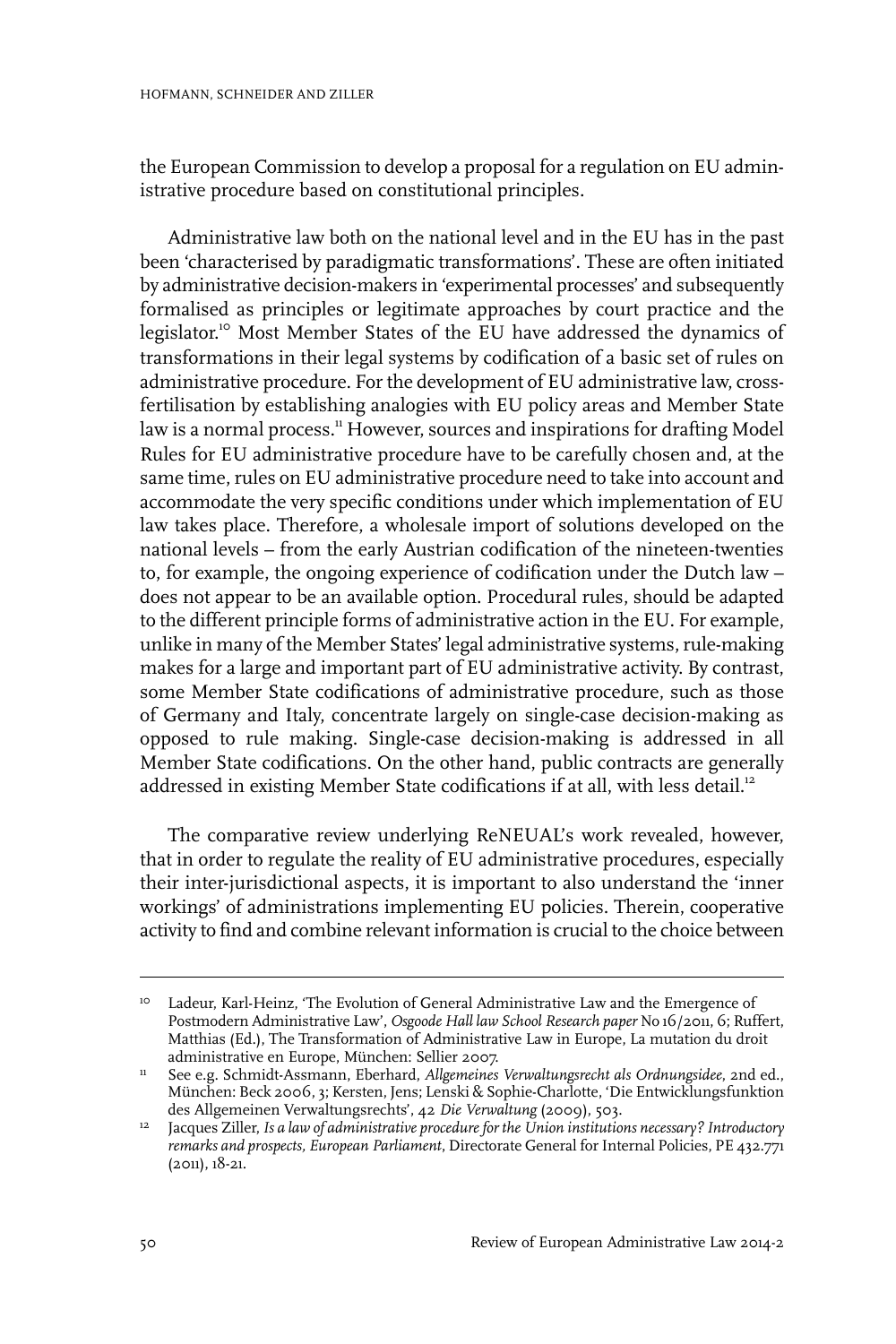different alternatives. Both dimensions, the forms of act and the procedures leading to their adoption, it appeared, needed to be taken into account in the development of an EU administrative law which is capable of both addressing the issues of providing procedures for developing satisfactory outcomes and addressing the requirements of procedural justice in multilevel composite settings.

# **4 General Questions in Drafting Model Rules on EU Administrative Procedure**

One of the starting points in the discussions within the Re-NEUAL drafting teams was that a potential general act on EU administrative procedure would not primarily need to redefine general principles of EU law. It should instead codify the links between general principles and specific procedural rules. These links need to be visible and clear to even a casual observer. Therefore, as the largely principles-based European Parliament's resolution of January 2013 has attempted to  $do<sup>13</sup>$  a future codification of EU administrative procedures would potentially benefit from a restatement of the basic constitutional principles on which the norms are based and which form the basis for their interpretation.

Accordingly, amongst those principles which the Model Rules recalls by way of introduction are not only the rule of law and the principles of good administration, but also some central sub-principles of these umbrella concepts. Therefore, the right to fair and impartial decision making and compliance with the principle of care are also mentioned alongside the obligation to ensure equal treatment, non-discrimination and legal certainty. Rights of participation and requirements of transparency are concepts which not only in the more narrow sense require access to documents but also, more broadly, require the design of procedures which allow for understanding decision-making structure, for example, through a clear allocation of responsibilities. Limitations of exercise of public powers arise, as recalled in the introduction of the ReNEUAL Model Rules, from the principles of proportionality, the protection of legitimate expectations and access to effective legal remedies.

<sup>&</sup>lt;sup>13</sup> European Parliament Resolution of 15 January 2013 with recommendations to the Commission on a Law of Administrative Procedure of the European Union (2012/2024(INI).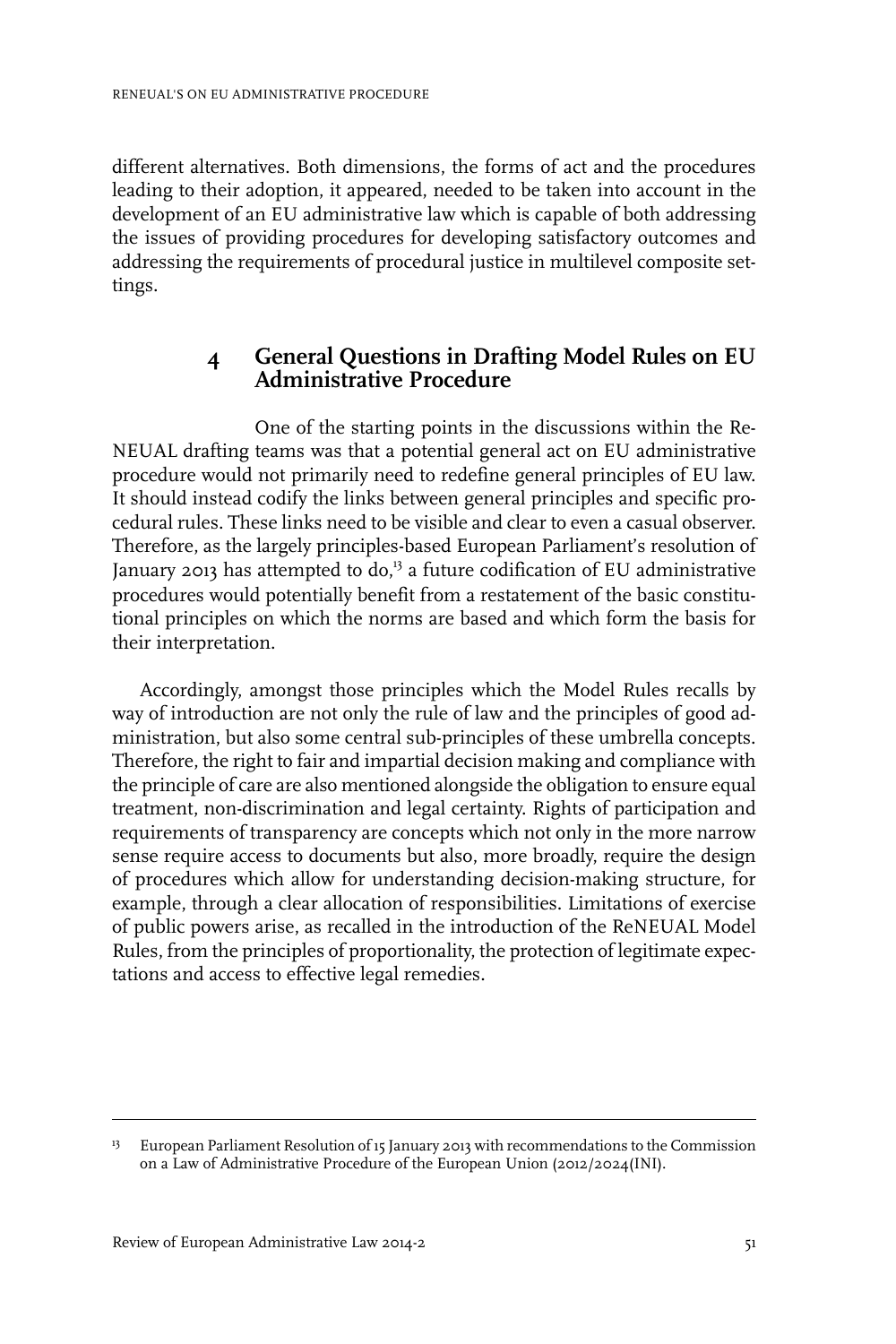#### 4.1 Scope of Application

One of the most important and maybe also most discussed aspects during the drafting of the Model Rules was the possible 'scope of applicability' of general rules on EU administrative procedure. This question has both a dimension of whether a set of rules on administrative procedure should contain only minimum standards for all administrative activity or whether they should contain a higher level of detail and definition of individual procedural rights.

The Model Rules are designed to go beyond a simple minimum standard. They are designed to ensure a generally applicable best-practice oriented set of procedural rules.<sup>14</sup> The idea is to provide a transparent balancing between requirements of protection of rights of individuals and effective decision-making by public bodies. This approach also has as a consequence that, contrary to the demand in the EP resolution of January 2013, they would establish not a generally applicable minimum standard. Instead, they contain detailed rules from which policy-specific legislation could – if explicitly stating alternative rules – could 'opt-out' of. Policy-specific *lex specialis* rules could, under this model and if explicitly provided, then offer alternative rules more specifically adapted to the needs of the policy even if, as a consequence, they reduce procedural rights of individuals below the high level that is generally applicable. In the absence of any policy specific rules, however, the general principles of EU law would be applicable to the situation. This approach of, in principle, guaranteeing a high level or protection of procedural rights with the possibility of introducing justified yet limited exceptions in policy-specific legislation would appear to ensure a certain flexibility allowing to cater to the specific demands of specific policy areas. The important element is thereby that any exception to the generally applicable standards should be made explicit and any possible justification subject to full and public scrutiny. Being exceptions, by their very nature, they would also have a narrow scope of application.

A second important issue relating to the discussion about the possible scope of application of EU administrative procedure law is its relation to the procedural law of the Member States. Whether the Model Rules should suggest the application of EU administrative procedure rules to Member States when implement-

<sup>&</sup>lt;sup>14</sup> In this regard the Draft Model Rules deviate from the approach of the European Parliament Resolution of 15 January 2013 with recommendations to the Commission on a Law of Administrative Procedure of the European Union (2012/2024(INI)), Recommendation 2 of the Annex: 'The regulation should include a universal set of principles and should lay down a procedure applicable as a *de minimis* rule where no *lex specialis* exists. The guarantees afforded to persons in sectoral instruments must never provide less protection than those provided for in the regulation.'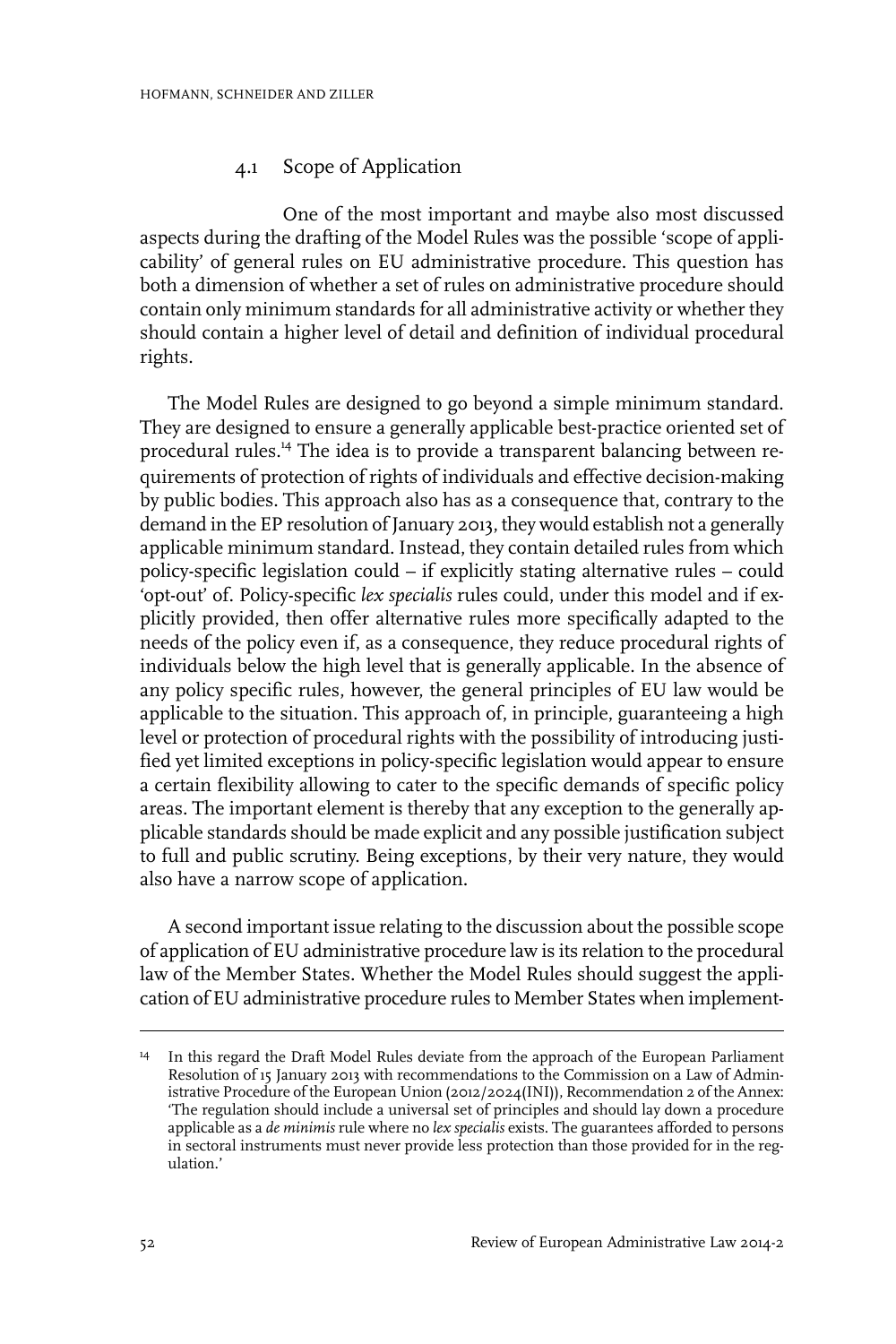ing EU law at all, only in the parts on information cooperation, or even fully, has been subject to many debates within the in the ReNEUAL network. The Model Rules finally were formulated to suggest that procedures leading to specific forms of action such as rule-making, single case decision making and contracts are generally applicable to EU authorities only. This would leave it to policy-specific legislation to if so desired to refer to a set of EU law to be also applicable fully or partially to cases of Member States implementation of EU law. Therefore, under this model, it would be possible to declare, in principle, EU administrative procedure law to be applicable to EU authorities only. This is in line with the definition in Article 41 CFR which defines its institutional scope to include institutions, bodies, offices and agencies of the Union. At the same time, this approach does not put into question the well-established case law of the CJEU that Member States are obliged to comply with general principles of EU law when they implement EU law or act within its scope. Although such limited scope of applicability has *a priori* disadvantages for the protection of individuals, at this stage of the European integration process the advantages of a more step-by-step approach might outweigh the disadvantages. In such a constellation, any EU rules on administrative procedures might be used as models or inspirations for administrative procedural law of the Member States rather than constituting a binding codification of national law. However, any rules relating to mutual assistance and information management systems necessarily must be applicable also to Member State actors when participating in such action. The reason is obvious: It would be extremely dysfunctional to regulate only the input or actions of EU authorities in such inter-administrative arrangements of intensive collaboration.

#### 4.2 Rule-Making

Executive rule-making is both qualitatively and quantitatively speaking an important part of the EU executive's activity. It includes not only adopting delegated and implementing acts under Articles 290 and 291 TFEU but also includes the issuance of internal guidelines of EU services as well as guidelines by EU institutions, bodies and agencies addressed at Member States agencies. Executive rule-making, thereby, is an essential tool in transposing general legislative requirements to individual commands.

Executive rule-making, however, is a sector in EU administrative law where the lack of coherence between, on one hand, constitutional principles such as the ones outlined in Article 11 TEU, and on the other hand, the procedural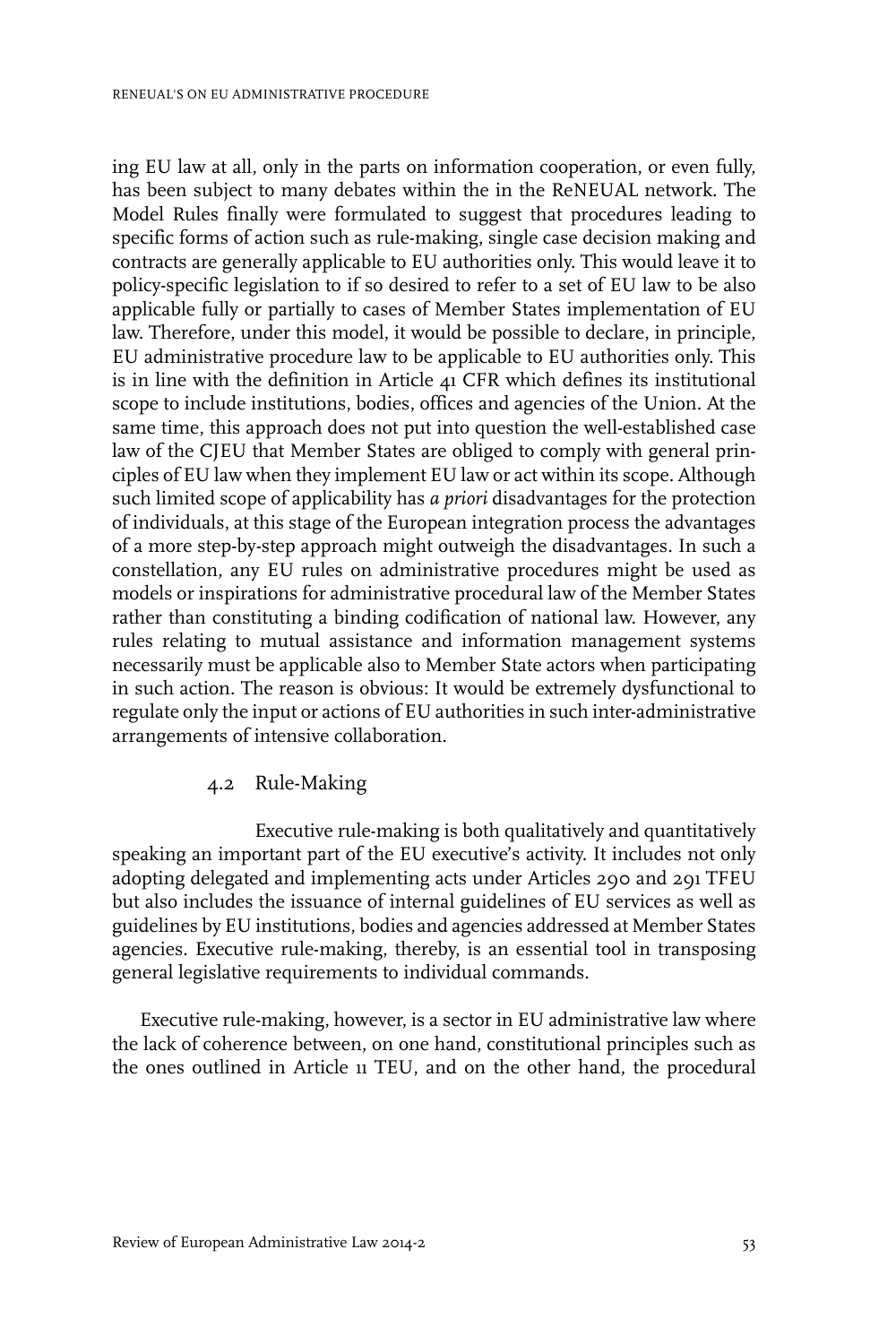reality is particularly pronounced.<sup>15</sup> So far, rule making outside of legislative procedures has been much less influenced by the evolving constitutional principles of EU law than procedures of executive rule-making. Different sectorspecific legislation and the scarcity of general principles in the case law of the CJEU makes for a compelling area for clarifying, restating and stating principles, potentially yielding results in terms of improving the functioning and accountability of administrative action in the EU. In this context, it might be interesting to note that rules on rule-making proposed by ReNEUAL are mainly focused on the phase prior to the presentation of the draft act by the Commission to the Parliament and Council under Article 290 TFEU or to the institutional channels envisaged in the Comitology Regulation (Regulation No182/2011) in the case of Implementing acts under Article 291 TFEU.

The Model Rules are based on the distinction of three pre-adoption phases of rule-making procedures which can – from a procedural point of view – be treated separately. Firstly, the phase of initiation during which the authority in charge of preparing the rule should make public the intended act and its potential scope. Such is necessary to allow for later active participation. Procedures designed for rule-making should be applied only once, even in the case of multilevel, composite rule-making procedures. In the latter cases, the guiding principle should be that the administrative organisation between and amongst actors should have no effect on procedural rights and compliance with requirements of participation and transparency.

The second phase of the rule-making procedure consists of steps necessary to comply with the general principle of the 'duty of care', $^{16}$  a principle which the Court of Justice sometimes also describes as the requirement of public bodies to undertake 'full and impartial assessment of all relevant facts' prior to decision making or simply the 'duty of diligent and impartial examination'.<sup>17</sup> In order to ensure compliance with the requirements of full and impartial assessment of all relevant facts, during the investigatory phase of the rule-making process, the body in charge of drafting the act – generally the Commission or an EU agency – should assess the impact of a proposed rule against identified

Jacques Ziller,*Is a law of administrative procedure for the Union institutions necessary? Introductory* 15 *remarks and prospects, European Parliament*, Directorate General for Internal Policies, PE 432.771 (2011), 18-21.

See, in particular, Cases T-211/02 *Tieland Signal Ltd v. Commission* [2002] ECR II-3781, para. 16 37; Case T-54/99 *max.mobil v. Commission* [2002] ECR II-313, paras 48–51; Case C-449/98 P *IECC v. Commission* [2001] ECR I-3875, para. 45; Case T-24/90 *Automec v. Commission* [1992] ECR II-2223, para. 79; Case T-95/96 *Gestevisión Telecinco v. Commission* [1998] ECR II-3407, para. 53; Joined Cases 142/84 and 156/84 *BAT and Reynolds v. Commission* [1987] ECR 4487, para. 20.

See, in particular, Case C-269/90 *Technische Universität München v. Hauptzollamt München-*17 *Mitte* [1991] ECR I-5469, para. 14.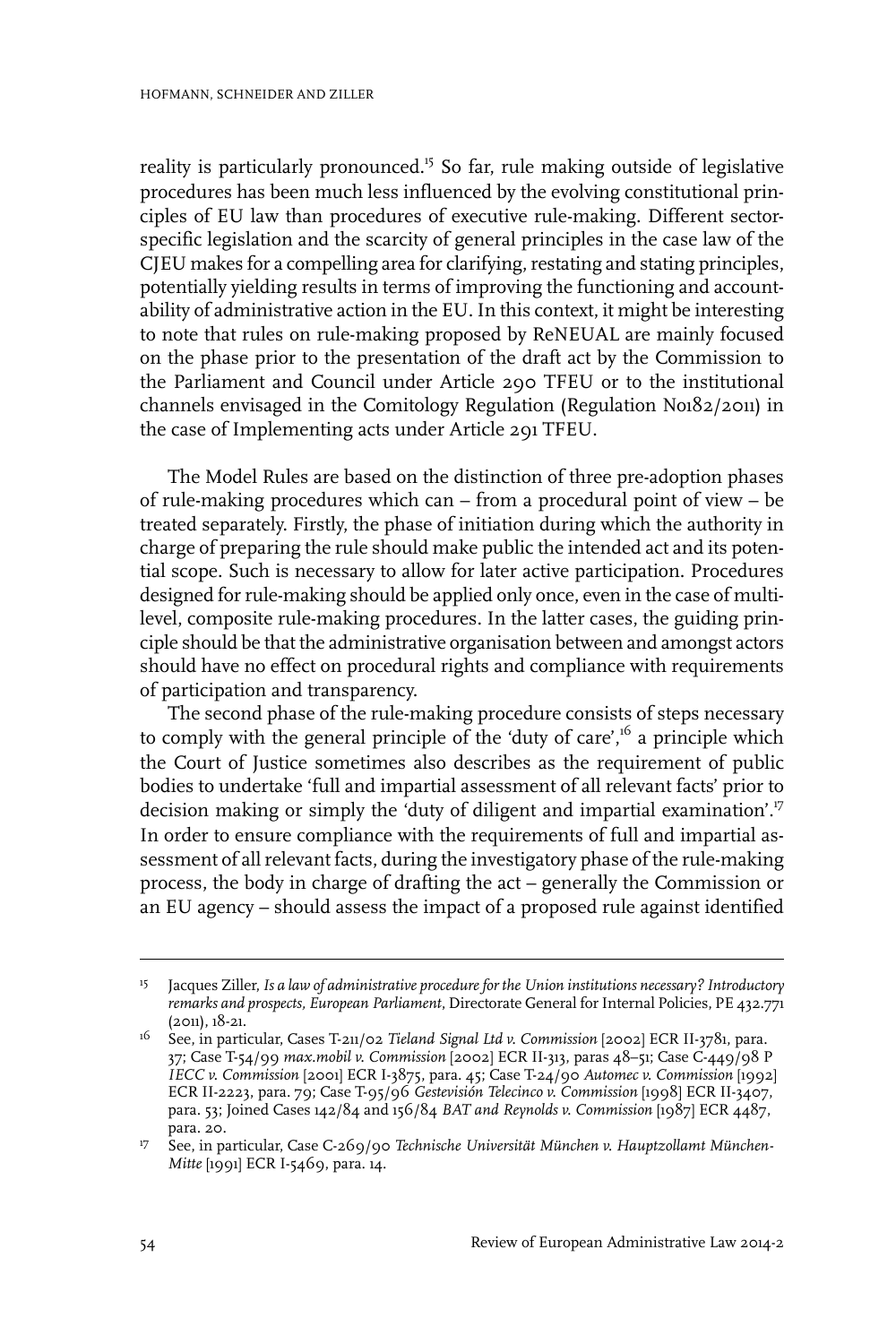alternatives. This phase is also relevant for inclusion of scientific expertise and undertaking of cost-benefit analysis. The results of these studies then should be summarised in an explanatory memorandum, which is the basis for the third phase of rule-making, the phase of consultation.

During the third phase of a rule-making procedure, effect needs to be given to the obligations in Article 11 TEU. This is the phase of consultation. The publication of the draft rule with the explanatory memorandum should, under the Model Rules, be accompanied by an open invitation for any person to comment. Such comments would made visible to other commentators. The possibility for public debate and deliberation on rule making proposals and its alternatives would add to compliance with the concept of taking into account all the relevant facts and legally protected interests. This is an important aspect of overall quality of rule-making.

The final rule resulting from the executive rule-making procedure will, according to the suggestions of the Model Rules be accompanied by a reasoned report. This reasoned report shall explain whether and how comments which were made during the consultation were taken into account or, as the case may be, why they were disregarded. The reasoned report when published alongside the final act is a contribution to more effective administrative and judicialreview. Therefore it shall, if applicable, explain which changes have been introduced to the initial draft which was consulted in comitology procedures (in the case of implementing acts under Article 291 TFEU) or control by the Council and the EP in the case of Article 290 TFEU.

Amongst the drafting team of the Model Rules, the scope of applicability of the rules on rule-making by EU institutions, bodies, offices and agencies were subject to much debate. An important question which requires in depth consideration is whether to submit rule-making which is not directly externally binding vis-à-vis private parties to the full rigour of a formalised rule-making procedure sketched above. Considerations to be taken into account in making this decision include that the dividing line between formally binding and formally nonbinding acts can be blurry, especially in cases where informal rules are used, for all practical purposes, to replace formal rule-making. Often, internal administrative guidelines are an important steering tool of the administration and can have decisive influence on the outcome of decision making. Although it might appear problematic to exclude non-binding executive rule-making from the procedural rules designed to ensure that constitutional principles are complied with by executive bodies in the EU, given the great diversity of forms of non-binding acts of general content some of which benefit especially from flexibility for adoption and annulment. Comparative studies into jurisdictions which have submitted this kind of rule-making to the more formal procedural rules, such as California, cautioned against an over-aggressive expansion of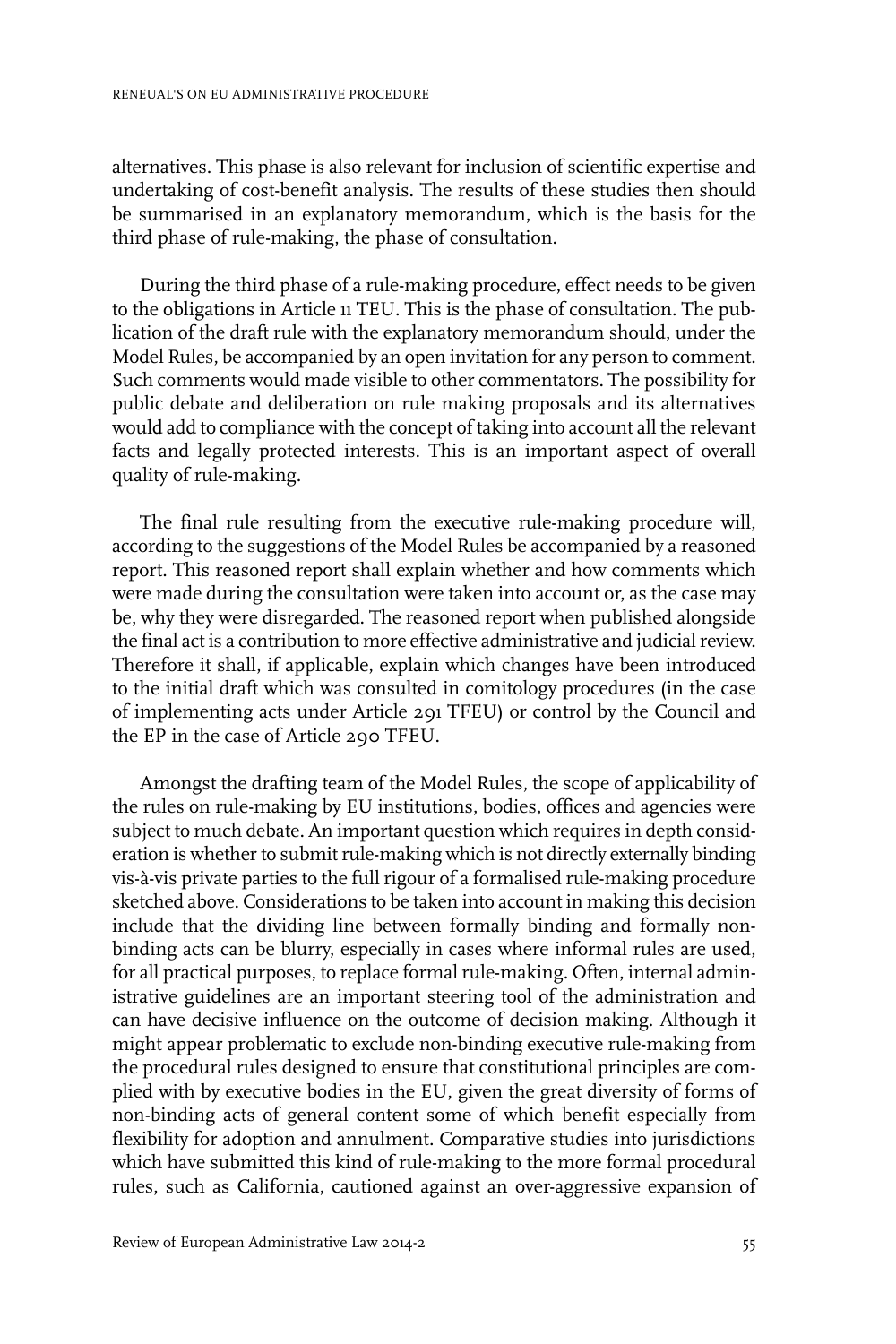formalised rule-making procedures as contained in this proposal.<sup>18</sup> Therefore, as much as one might hope for formal rules to be applied as a matter of good administrative practice also to informal acts of general application, it may be a more cautious approach to first test the functioning of a more formalised procedure in the context of binding acts before also including informal acts.

#### 4.3 Single-Case Decision-Making

'Administrative acts' for single case decision-making are the core of most of the procedural rules of Continental European legal systems. In this vein, the main focus of the developments of general principles of EU law on procedure such as the rights of defence as restated by Article 41 of the EU Charter of Fundamental Rights (CFR) apply mainly to unilateral decisions affecting single interests of individuals, groups or businesses.

Although many sector-specific provisions in EU law contain some rules on single case decision-making, the level of detail of regulation in various policy areas is very uneven. Not all offer the same levels of detail or protection of individuals on matters such as, for example, rights to a hearing or rules on conditions of withdrawal of acts. As Paul Craig pointed out, even lawyers well-versed in EU procedural law will often need to undertake considerable research into legal acts and case-law in order to answer otherwise rather straightforward questions of procedure such as the conditions under which withdrawal of a decision benefitting the addressee could be possible.<sup>19</sup> Similarly, the legislature has no guideline on how to draft the rules for new policy areas since no standard best-practice set of rules exist. As a consequence similar or equal problems are regulated in a different manner. Too often, the 'wheel is being reinvented' in different policy areas with the result of rather unnecessary complication of the EU's legal system. This leads to diminishing transparency and accessibility of rules, combined with an associated reduction of accountability of actors.

Another problem regarding the drafting of decision-making procedures is the fact that in many areas, composite procedures are the norm rather than the exception. Composite procedures structure the input into a single decisionmaking procedure from different jurisdictions. This is especially the case in the areas of risk-regulation such as medicines, food safety or others. Decisionmaking procedures in these matters often involve administrative authorities

See also: Strauss, Peter, 'Rulemaking in the ages of Globalisation and Information: What America can Learn from Europe, and Vice Versa', 12 *Columbia Journal of European Law* (2006), 645. 18

<sup>&</sup>lt;sup>19</sup> Craig, Paul, 'A General Law on Administrative Procedure, Legislative Competence and Judicial Competence', 19 *European Public Law* (2013), 503.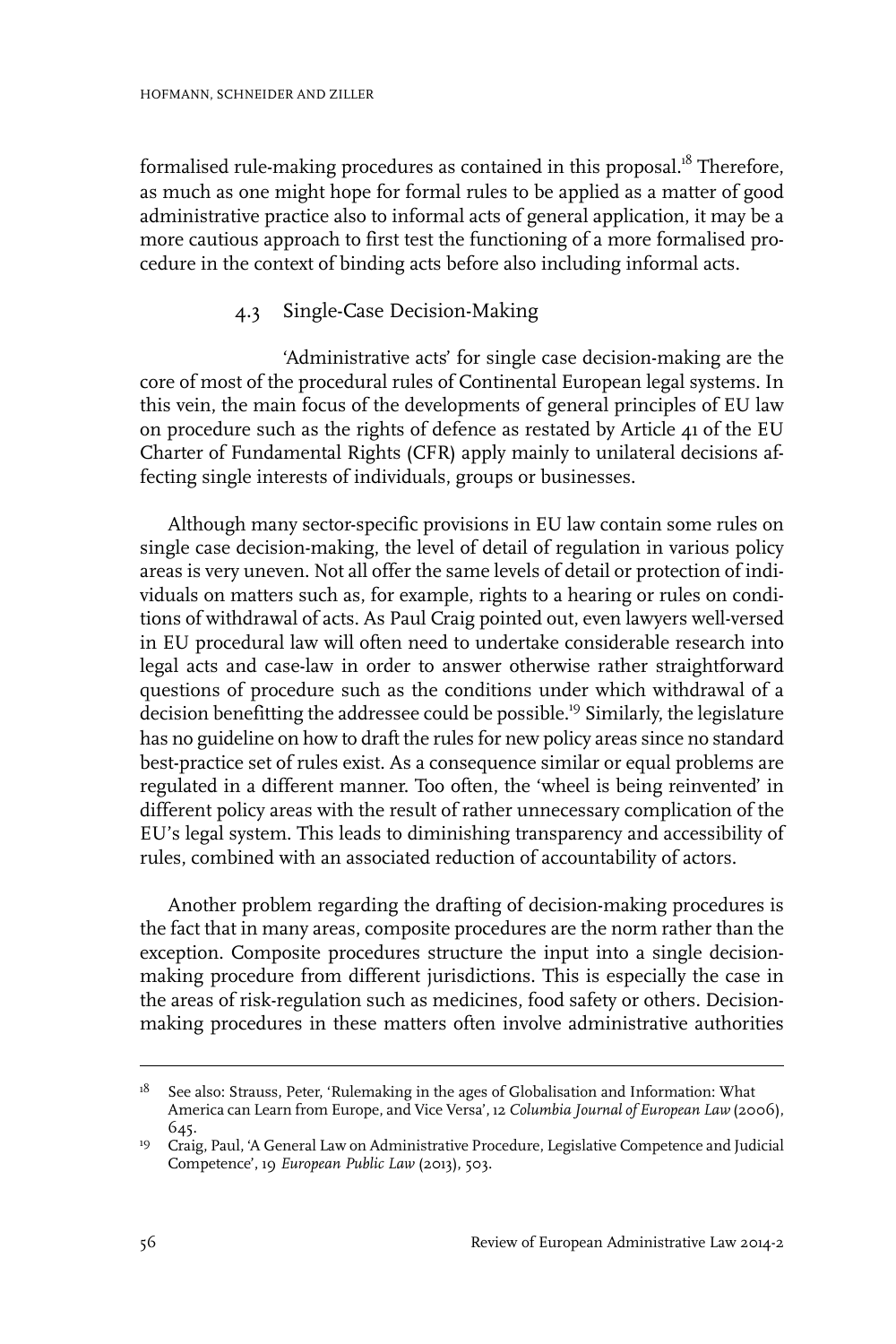from different jurisdictions giving input into a final act. This factor needs to be taken into account when designing procedural rules that are not only oriented at a subsidiarity-friendly, efficient linking of pre-existing national actors to an administrative network, but that also look at the rights and interests of individuals.

Single case decision making procedures can be structured in phases: from its inception, the investigation and hearings, to the making of the final decision and obligations flowing therefrom. In these phases procedural rules need to address a host of matters. These include *inter alia* the way in which applications should be made and acknowledged, the identification of handling officers, time limits, the administration's powers of investigation and inspection, the rules that govern the nature of a hearing and who can be a party to it and process rules in composite procedures in which both EU and national administrations play a central role in the final decision. The Model Rules on single case decision making are accordingly designed to develop the minimal codification contained in Article 41 CFR addressing *inter alia* issues of fair and impartial decisionmaking and rules relating to conflict of interest. One practically very important but often underdeveloped procedural step are investigations. Questions of procedural rights and obligations in that context are rules of proof and cooperation between Member State and EU bodies. Also defence rights are important to address in this context relating to rules of proof, the extent of professional privilege and rules concerning witnesses and expert opinions. Further, the procedures applicable to hearings, such as rights of individuals to a hearing and access to documents as rights of defence in a hearing require clarification. In EU administrative procedure law, this importantly includes hearing procedures in composite procedures and in cases in which decisions will foreseeably affect a large number of possibly previously non-identifiable persons. In view of the latter, rules on hearings can to some degree be designed akin to the provisions on participation in rule-making. Also, more generally, the distinction between rule-making and single case decision making can be fluid, especially where decision-making affects an unidentified amount of persons.

Finally, matters of the conclusion of administrative decision-making need to be addressed. These include the duty to specify the decision, the duty to give reasons, the duty to indicate available remedies, obligations relating to the notification of decisions, and language requirements. No set of rules on decisionmaking can be complete without considerations on conditions of and procedures for withdrawal and rectification of decisions – both when decisions have a beneficial effect as well as when they have a potentially adverse effect.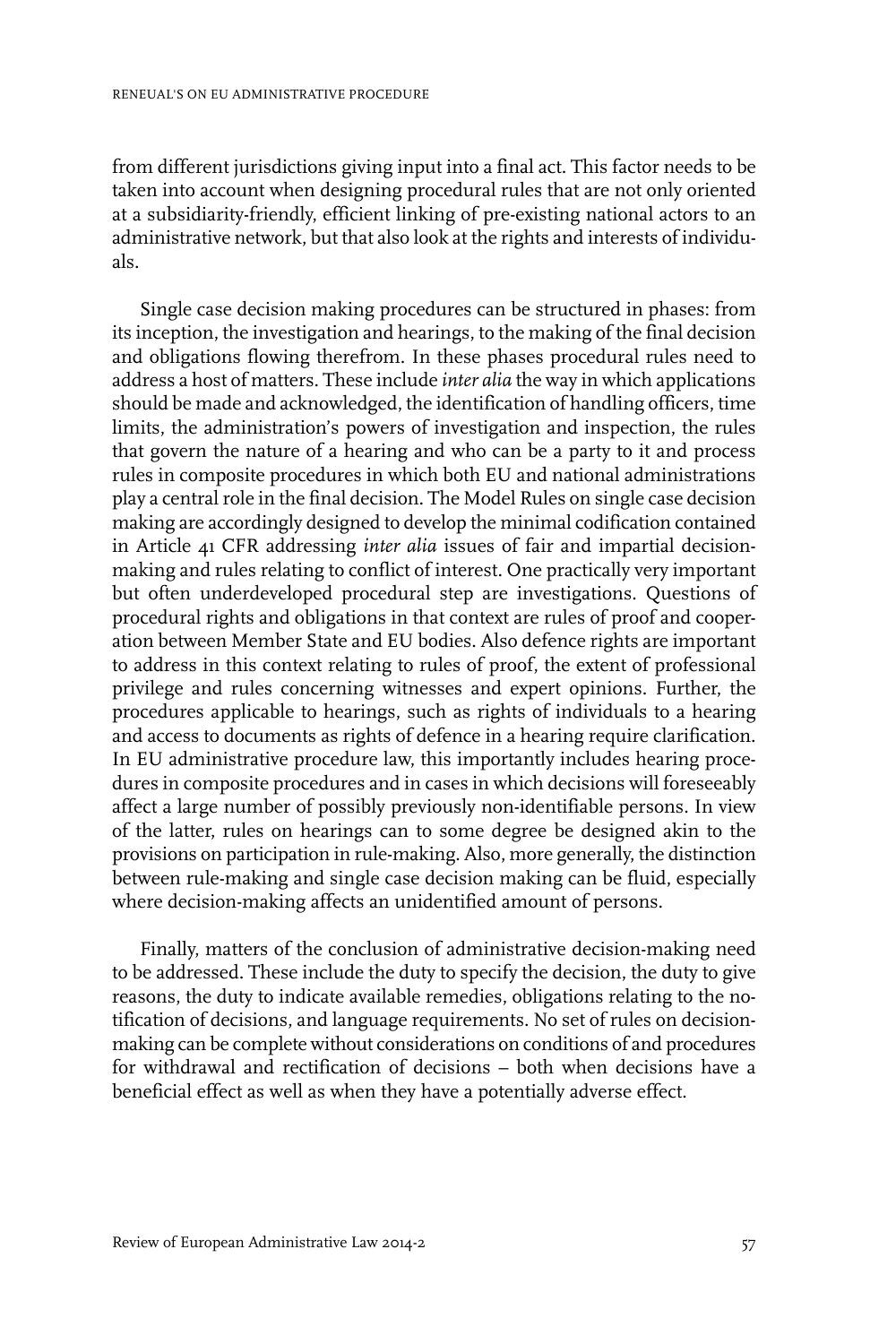#### 4.4 Contracts and Agreements

Contractual forms of administration are ubiquitous in EU law yet under-represented in legal theory. Adding to the understanding of this particular instrument of EU administrative law is an important contribution to knowledge of EU administrative procedures. Contracts are used in far more diverse contexts than merely as tools for procurement of goods and services. They have become a major tool of policy implementation in many important sectors such as research and technological development, development aid, judicial cooperation in civil matters as well as in criminal matters and police cooperation, and, more generally, in the fields of supporting, coordinating and supplementing actions of the Union. To use just one example: in the area of merger control, contractual means are used either as a supplement to a merger decision or as a condition for its existence. Such contracts, *inter alia,* refer to divestment requirements and the use of trustees to oversee behavioural commitments. Furthermore, contracts are also used for settlement of disputes about administrative duties.

One central problem relates to the substance of public contract law itself. Several basic questions need to be addressed with implications for administrative procedure. These include whether public contract law should be specific for public procurement or whether a single approach may also be used to the conclusion and execution of all types of contracts concluded by public authorities implementing EU law, including matters such as settlement of conflicts. Another fundamental question is whether contracts between public entities should be included into the scope of applicability of a possible general EU law on public contracts. Given the different and often diametrically opposed national approaches to this issue, an especially delicate question is whether or not the same or similar rules should apply to public contracts between public administration and private persons as those applicable to contracts between private parties. If not, why not and what to replace ordinary contract law with in the public setting of EU contracts.

In the EU, there are very few mandatory provisions on contracts with EU authorities which can be drawn upon as models for a more general codification of procedural rules. Despite this, the EU's Financial Regulation contains rules especially regarding the awarding phase of a contractual relation.<sup>20</sup> The effect

<sup>&</sup>lt;sup>20</sup> Council Regulation (EC, Euratom) No 1605/2002 of 25 June 2002 on the Financial Regulation applicable to the general budget of the European Communities (*OJ* L 248, 16.9.2002, p. 1), amended by Council Regulation (EC, Euratom) No 1995/2006 of 13 December 2006, Council Regulation (EC) No 1525/2007 of 17 December 2007 and Regulation (EU, Euratom) No 1081/2010 of the European Parliament and of the Council of 24 November 2010.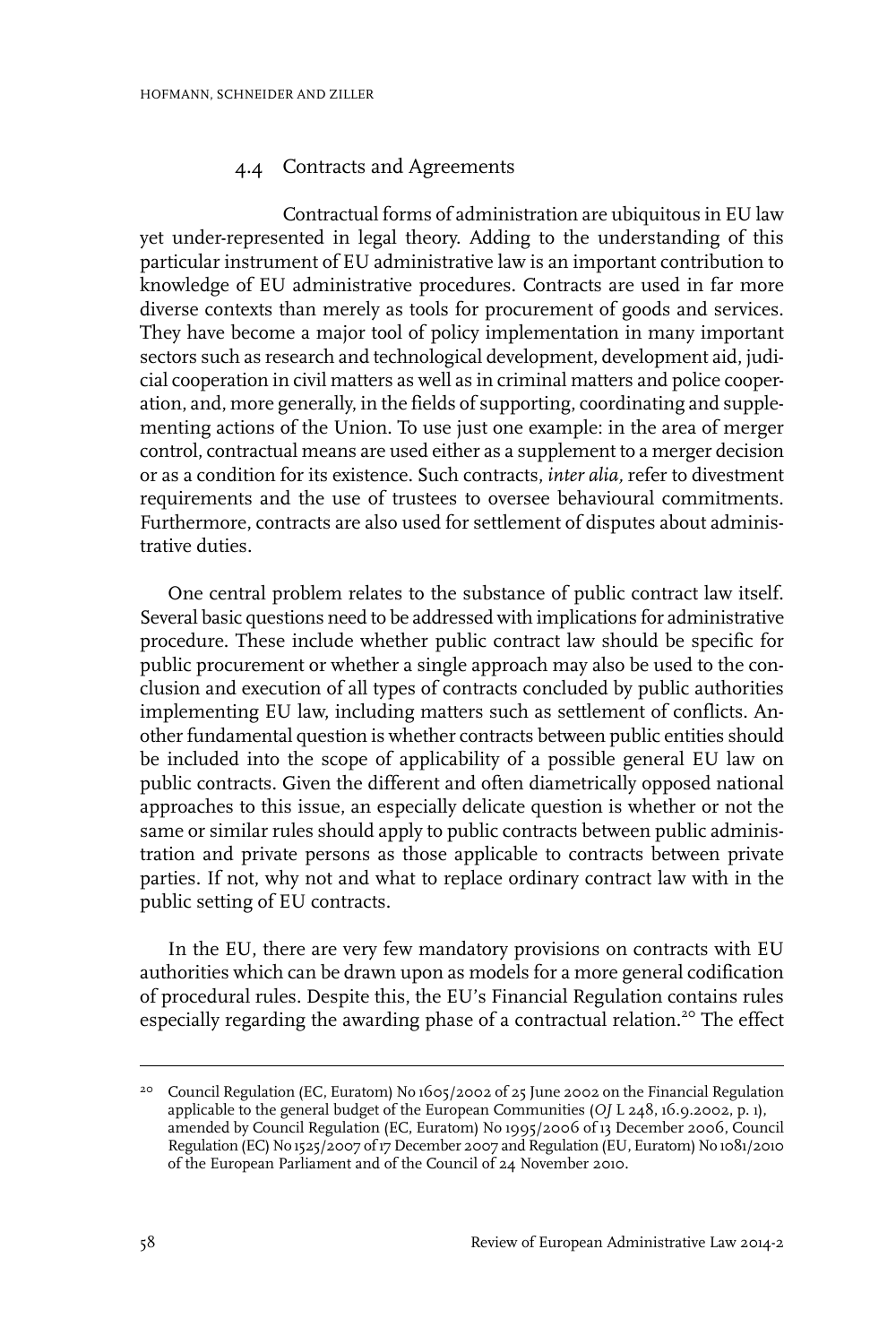of this codification appears limited at best since each of the institutions has its own standard contractual clauses and model contracts. Further, more often than not, contracts are not concerned with spending EU funds, thus falling outside of the applicability of the rules of the Financial Regulation. Limited standing rights of individuals before the CJEU are the reason also for a limited development of procedural standards by case law, with the result that in some policy areas the European Ombudsman 'ombudsprudence' is more developed than the CJEU's case law.

Equally, there is little guidance from the administrative procedure law of the Member States. Only few Member State laws include rules on administrative procedure concerning contracts and agreements. Some legal systems such as that of France treat as administrative acts also as contracts and agreements entered into by public administration. Others, such as German administrative procedure law, submit public contracts largely to the rules of the civil code – an approach which is not without its difficulties in practice. Additionally, with regard to EU law on public contract, the possibility of choice of law is an important aspect, which can result in rules of different jurisdictions applicable to a single contract. This further complicates the legal situation both for the contracting authorities as well as for individuals as parties to an agreement or third parties, often resulting in discrepancies between the rules applicable to the contract depending on where and by whom it has been concluded.

One of the basic principles regarding contracts is to ensure that the flexibility inherent to this tool can be fully exploited without allowing for a public authority to use the tool of contracts to discard itself from generally applicable principles of public law and, more specifically, of decision making. The Model Rules on contracts refer to many of the basic provisions on decision-making and suggest making them applicable regarding contracts also. Such issues include requirements of fairness and transparency of responsible actors, principles of investigation, treating expertise and other information sources, as well as questions of the obligations of duties of reasoning, granting hearings, clarifying legal remedies and language requirements. Similarly, general terms of contract by EU authorities are submitted under the proposals of the Model Rules *mutatis mutandis* to the procedure designed for executive rule-making. This approach has also led the drafters of the Model Rules to suggest a specific set of rules applicable to public contracts. This results in focusing on the specificity of the nature of public contracts as well as the necessary procedural protections which need to be afforded to parties and third parties of a contractual situation.

The solutions developed to address these issues by the ReNEUAL Model Rules on EU Administrative Procedure apply, as the other matters discussed so far, the phase model. Firstly, looking to the phase leading to the conclusion of a public contract, secondly, to the conclusion of the contract and, thirdly, to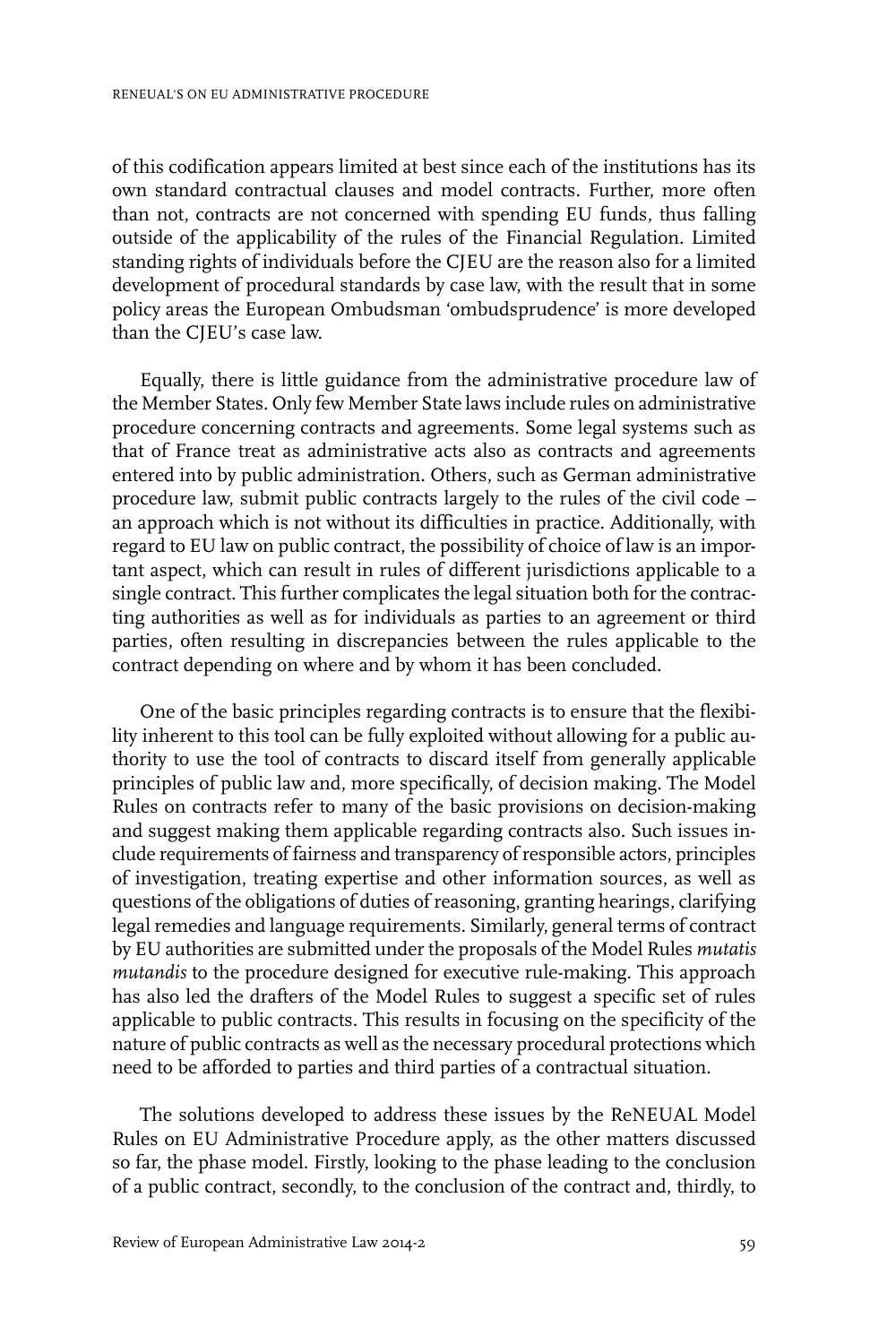its execution and termination. The Model Rules on contracts address the process of standard award procedures which are designed specifically to ensure independence of the procedure and procedures of termination. A special section on problems of subcontracting reflects the astonishingly rich experience of the 'ombudsprudence' in these questions. Especially important is the definition of obligations of the EU authority towards subcontractors and the rules on applicable law on subcontracting.

On the other hand, the ReNEUAL Model Rules have not developed provisions specifically designed for agreements designed to settle disputes about the application of EU law between the EU bodies on one side, and private parties or Member State agencies on the other. One of the reasons for this is that this is a matter of law which requires further development in the case law of the Court of Justice. The question whether and under which circumstances settlement agreements and mechanisms of alternative dispute settlement are legally available tools in the field of public contracts is one of great differences between national legal traditions in Europe. This heterogeneity is based on the different views on the principle of legality of administration. Much research remains to be undertaken in this respect.

#### 4.5 Mutual Assistance

Support between authorities in the exercise of administrative tasks within the scope of EU law is an under-researched element of EU administrative law. Mutual assistance takes place when an authority in a Member State or on the level of the EU requests administrative support from an authority which is located in a different EU jurisdiction acting in the scope of EU law. Mutual assistance covers not only simple forms of exchange of information but also is applicable to more complex forms of cooperation such as conducting inspections for a requesting authority or the service of documents. Mutual assistance is a real life necessity not least because of potential clashes between, on one hand, the territorial limitations of jurisdictions who are, on the other hand, in some cases in charge of taking decisions with an effect across the EU. So far, in absence of any general piece of legislation providing clear procedures for cross-border or multi-level mutual assistance, EU and Member State authorities rely either on occasional sector-specific rules, on a convention of the Council of Europe, or on the obligation to adhere to the principle of sincere cooperation pursuant to Article  $4(3)$  TEU. The latter is a broad general principle of EU law which in many cases is not sufficient to deduce concrete obligations for mutual assistance especially horizontal mutual assistance between Member States in implementing EU law. Given the complexity of procedural implications both in vertical and horizontal assistance cases, some degree of conflict rules are necessary in establishing which law is applicable to which part of the procedure.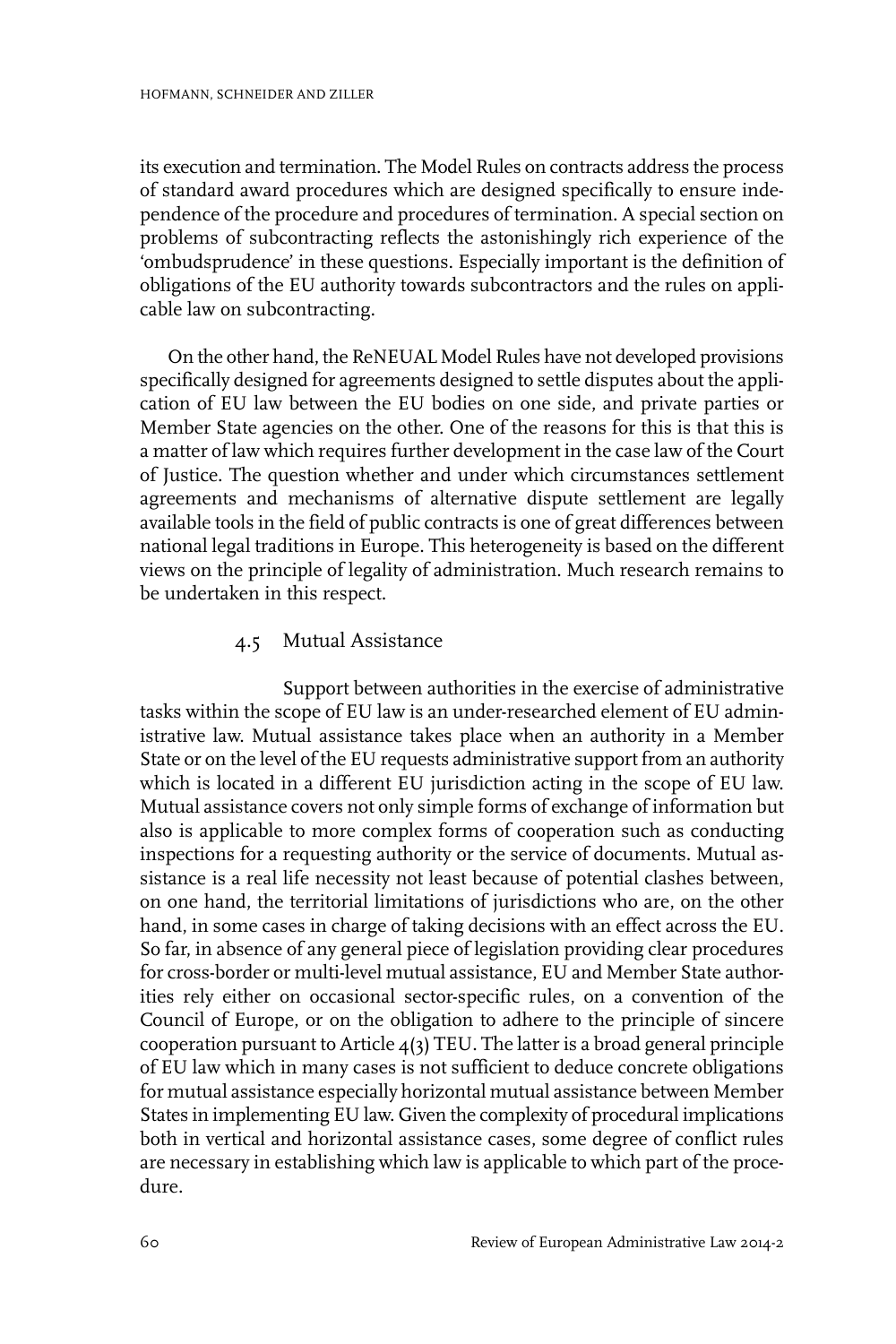The drafters of the Model Rules found that a good starting point to remedy the (unnecessary) complexity resulting from the variety of applicable legal rules to mutual assistance was to adopt as a basic assumption that the law of the requesting Member State should be used to govern the permissibility of the request, while the law of the requested Member State governs its compliance with a request. This approach can be used irrespective of the fact that any action undertaken by the relevant authorities must adhere to the general principle of sincere cooperation and other specific conditions laid down by relevant EU law. Obligations to grant mutual assistance should, in view of the ReNEUAL draft, rest on two additional substantive preconditions: Firstly, that the requesting authority cannot fulfil one of its tasks by itself. Secondly, that the requested authority from another Member State or the EU is in the position to comply with the request. Rights in question are both those of parties to the initial procedure,<sup>21</sup> as well as those 'collaterally' affected by the actual assistance. The rules on mutual assistance therefore should establish the right to be informed where personal data is about to be transmitted to another authority. Although this is currently not standard practice in all policy areas, this is a requirement arising from Data Protection law and is an important innovation to be rolled out across EU policies. $22$ 

#### 4.6 Information Management

The ReNEUAL Model Rules on EU Administrative Procedure importantly addresses with some detail specific categories of inter-administrative information management. Information management law is admittedly a rather novel and, to the degree discussed here, EU-specific problem. It consists of authorities implementing EU law through structured forms of information exchange or in databases – often managed by EU agencies – that are directly accessible to public authorities. Networks involve EU institutions, bodies, offices and agencies as well as Member States authorities and possibly interest groups and NGO's. The sharing of information through common exchange systems and databases is a common feature of a growing number of policy areas.

Information management related matters are essential preconditions for the realisation of the right to good administration. In requiring fair and impartial decision-making, good administration depends on procedures which allow ad-

<sup>&</sup>lt;sup>21</sup> C-276/12 *Sabou* [2013] ECR I-nyr of 22.10.2013 (Grand Chamber), para. 38

<sup>&</sup>lt;sup>22</sup> The CJEU in *Sabou*, did not understand the right to be informed prior transmission as a right which is mandated by the rights of defence, but sought to protect it as a procedural right of an individual natural or legal person concerned. Not every transmission of data will lead to a decision adversely affecting the individual with all associated hearing rights. But where no decision is reached this should not leave the individual without protection.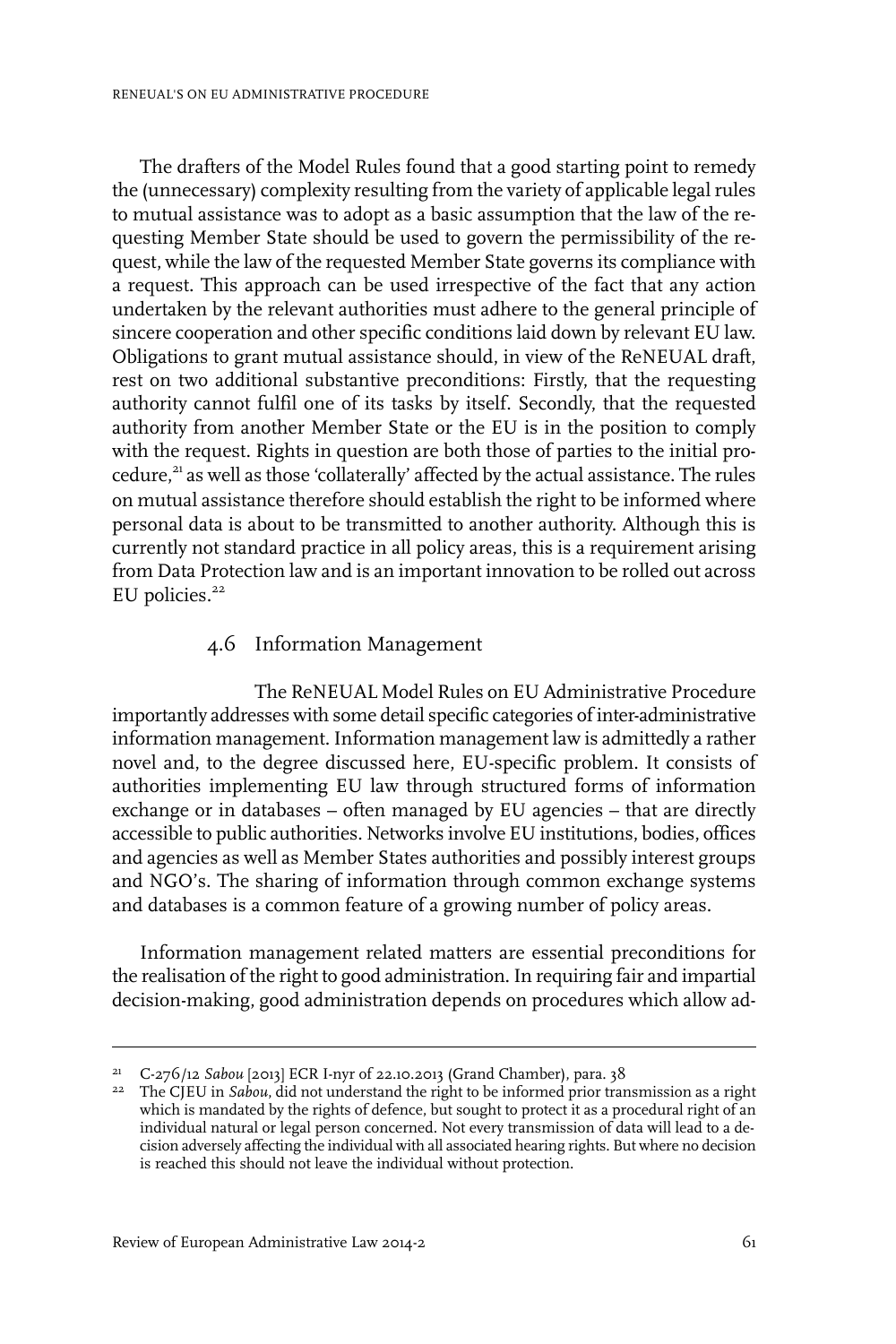ministrations taking into account and reasoning about the relevant facts of a case including those which arise from other jurisdictions within the EU. This is a requirement stemming from the principle of care. The regulation of forms of composite information management activities, therefore, reflects the reality of an integrated system of implementation of EU law. It should thus be an essential part of an EU administrative procedure code. Since national law can only regulate unilateral approaches to legal issues of trans-national dimension, the EU rules on information management would have to be applicable both to EU institutions, offices, agencies and bodies as well as to Member State administrations.

One of the central problems for individuals facing composite procedures is the diversity of legal rules applicable. The various administrations involved in a single procedure apply generally their home jurisdictions' rules. Accordingly, it has become increasingly difficult to achieve effective judicial review of decisions based on input stemming from information systems. National Courts often lack jurisdiction to review the legality of input into final decisions resulting from other jurisdictions. ReNEUAL Model Rules contain provisions which also allocate responsibilities and allow for single standards of review across the EU. These are essential tools to turn the trend of reduced levels of possibilities for individual judicial review and other forms of accountability mechanisms for decision making in the face of composite procedures. Such rules may therefore contribute to ensuring effective judicial review within the EU under the principle restated by Article 47 CFR.

The emerging law of information networks in the EU requires a combination of rules on structural issues (procedures, organisation, inter-administrative obligations) with rules on data protection and aspects of access to information. The rationale behind this integrative approach is that both data protection and access to information rules needs to be integrated into general information law provisions in order to be effective but not provide additional burdens outside of the ordinary administrative procedures. This does not mean simply duplicating general information law rules but rather adapting them to the problems and needs of inter-administrative information exchange through databases. General provisions on information law can thus reduce complexity of sector specific law so far integrating data protection rules.<sup>23</sup> They should be based on

<sup>&</sup>lt;sup>23</sup> See Regulation (EU) 1024/2012 of the European Parliament and of the Council of 25 October 2012 on administrative cooperation through the Internal Market Information System and repealing Commission Decision 2008/49/EC ('the IMI Regulation') [2012] *OJ* L316/1 last amended by Directive 2013/55/EU of the European Parliament and of the Council of 20 November 2013 amending Directive 2005/36/EC on the recognition of professional qualifications and Regulation (EU) 1024/2012 on administrative operation through the Internal Market Information System ('the IMI Regulation') [2013] *OJ* L354/132, Arts 13ff.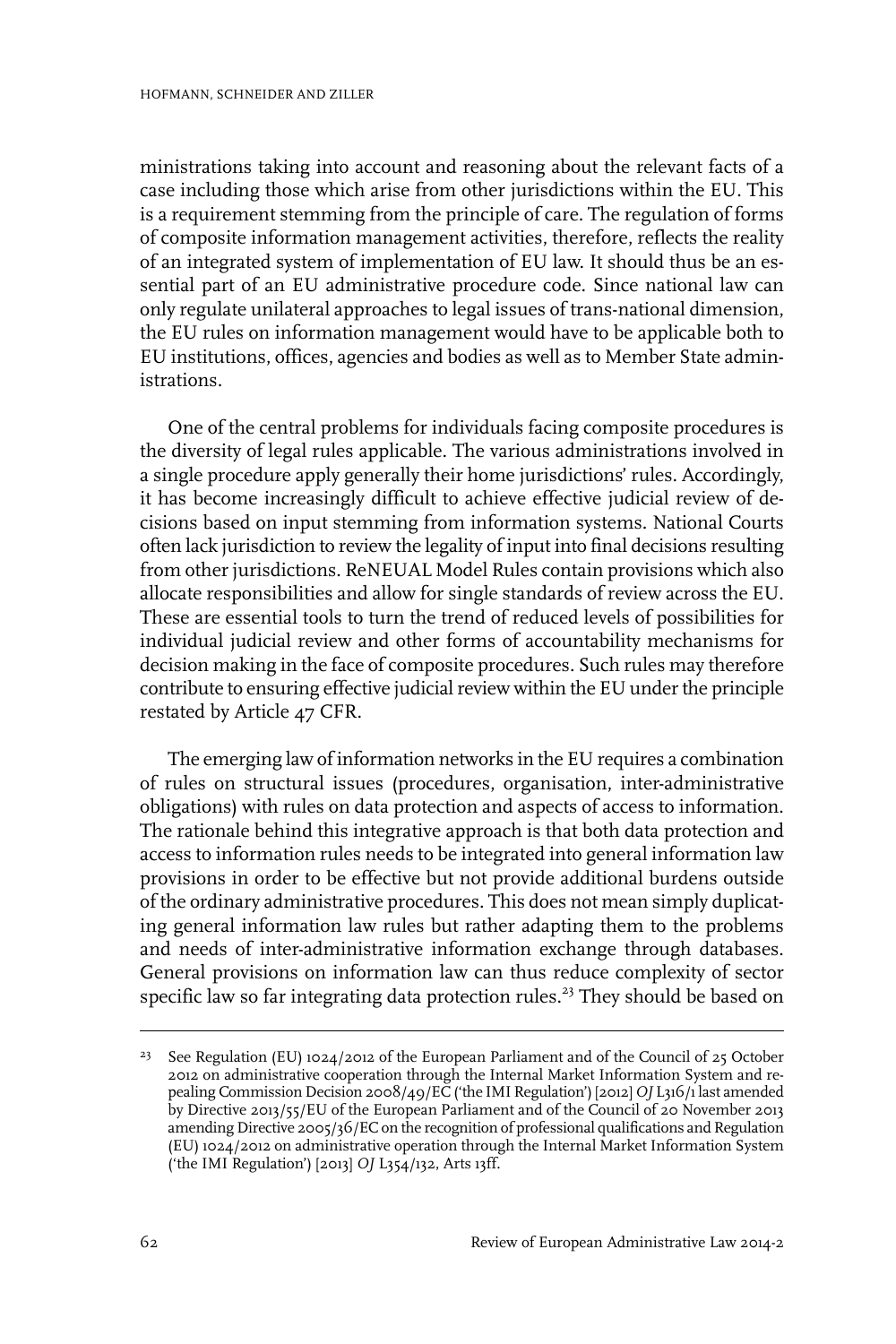the principle of transparent information management including duties to record data processing activities and to foster inter-administrative accountability with regard to collaborative information gathering, use and exchange. Rules on information management then add provisions on the allocation of agencies in charge of supervising information systems obligations to update, correct or delete data. This will ensure that individuals can seek redress with one actor under EU law instead of having to turn to several different bodies under different legal systems.

### **5 Conclusions**

EU administrative procedure law, covering forms of non-legislative implementation of EU law and policies, has to comply with the constitutional values and principles on which the EU is based. Essential constitutional principles include those ensuring a democratic Union based on the rule of law in which transparency, possibilities of participation and the respect of defence rights are not just theoretical objectives but are instead real-life organisational features. EU administrative law has grown very complex due to diversification of rules in various policy areas, a multiplication of administrative actors and the requirement of a subsidiarity-based, de-central implementation of EU law. Well-designed procedural rules have the potential to contribute to a significant simplification of this body of law by allowing the offload of much detail of policyspecific rules to one single procedural rule-book for administration of the Union. Ideally, this would add to the intelligibility of procedures, transparency of allocation of responsibilities and enable both effective administration as well as protection of individual procedural and substantive rights. The objective of the ReNEUAL project on EU administrative procedure was to contribute to that objective by studying forms of non-legislative implementation of EU law and policies. The Model Rules on EU Administrative Procedure developed approaches to ensure compliance of implementation with the increasing constitutionalisation of values and principles on which the EU is based. The Model Rules are separated into six major parts, addressing general concepts, executive rule-making procedures, single-case decision-making procedures, public contracts, mutual assistance and, finally, information systems. These various elements can benefit from being addressed in a general administrative procedure law of the EU which would set high standards as *lex generalis*. The question whether there is a legal basis in EU law to adopt such piece of legislation has been discussed in detail in other forums.<sup>24</sup> Suffice to state here that, in the view

<sup>&</sup>lt;sup>24</sup> See e.g. Craig, Paul, 'A General Law on Administrative Procedure, Legislative Competence and Judicial Competence', 19 *European Public Law* (2013), 503.